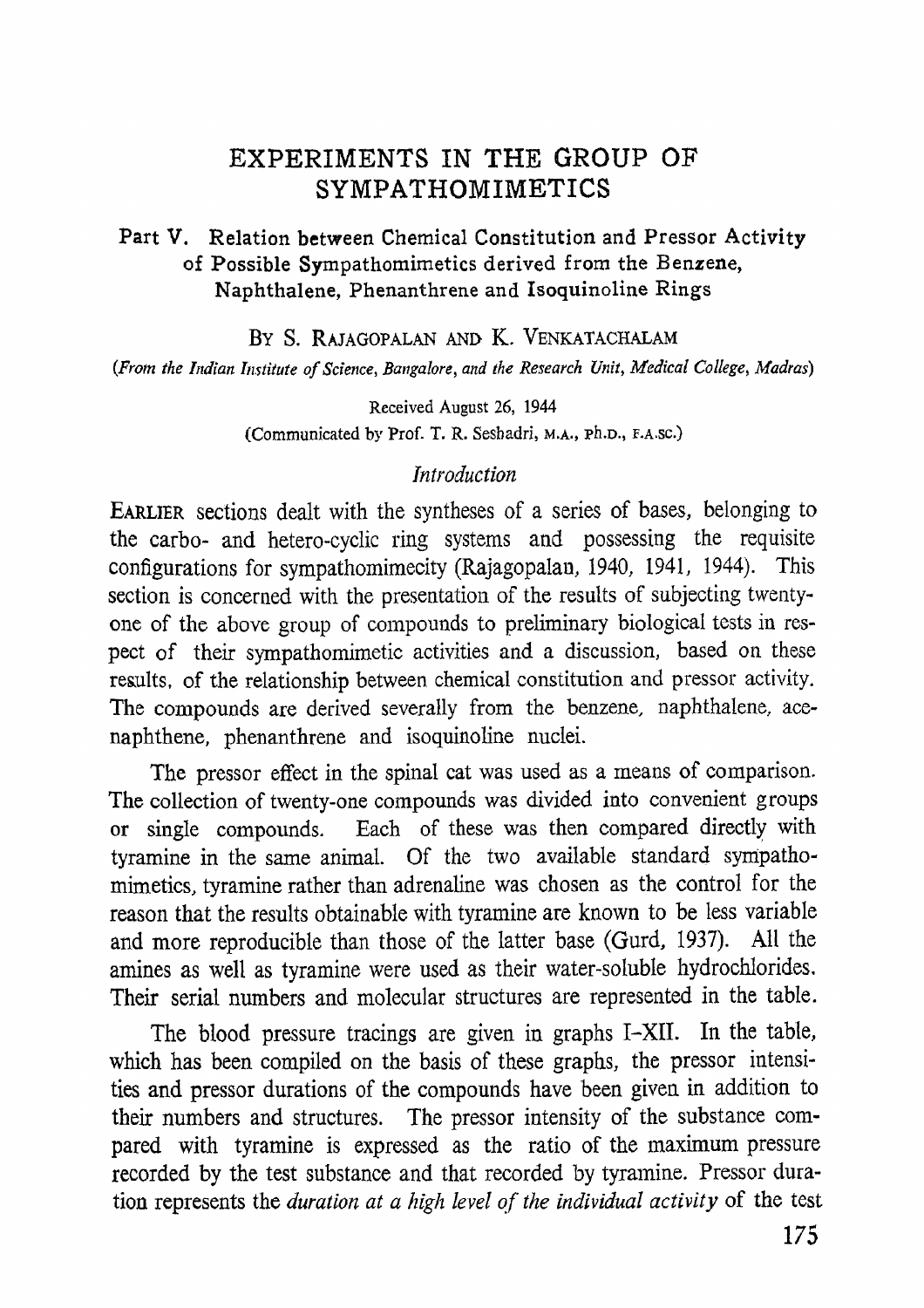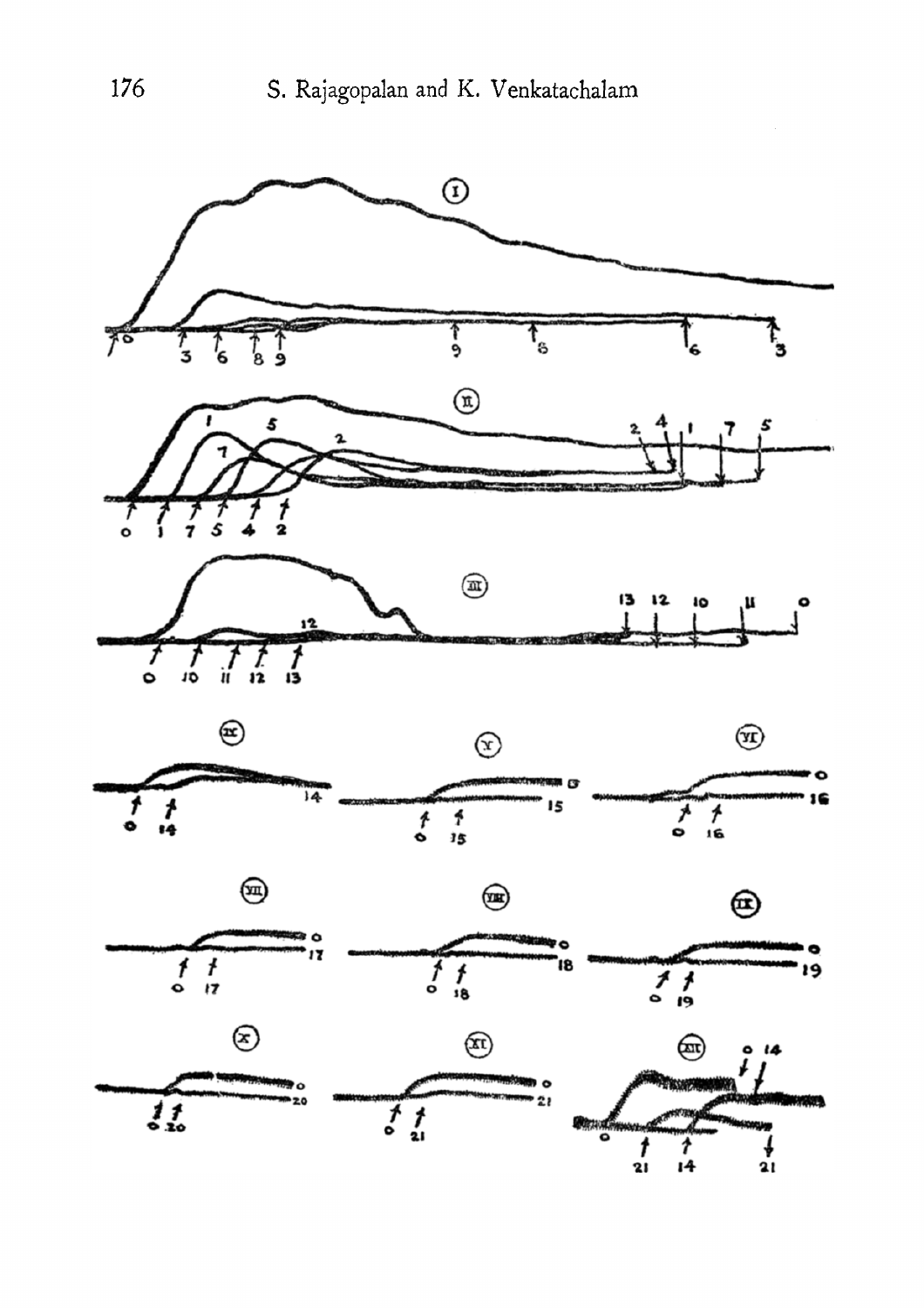| Serial<br>No.  | Name<br>(hydrochloride of)                                           | Structure                                            | (Tyramine<br>Pressor<br>Intensity<br>$\widehat{=}$ | (Tyramine<br>Pressor<br>Duration<br>(十十十丨 |
|----------------|----------------------------------------------------------------------|------------------------------------------------------|----------------------------------------------------|-------------------------------------------|
| $\bullet$      | $\ddot{\cdot}$<br>$\ddot{\cdot}$<br>Tyramine                         | CH, CH, NH, HC<br>HO.                                |                                                    | $+$<br>$+$<br>$+$                         |
|                | $\beta$ , $\beta$ -1 : 1'-Dinaphthyl- $\beta$ -hydroxy<br>ethylamine |                                                      |                                                    |                                           |
|                |                                                                      | CH).CH2.NH <sub>2</sub> , HCl                        | 9/13                                               | $+$                                       |
|                |                                                                      |                                                      |                                                    |                                           |
| 2              | $\ddot{\cdot}$<br>g, 2-Naphthyl-g-hydroxy ethylamine                 | CH (OH) · CH <sub>2</sub> · NH <sub>2</sub> , HCl    | 11/26                                              | $+ + + +$                                 |
| $\mathfrak{m}$ | $\ddot{\cdot}$<br>w-Amino-g-acetonaphthone                           | $CO·CH_3·NH_3$ , HCl                                 | 1/40                                               | $+$                                       |
| 4              | $\ddot{\cdot}$<br>$\beta$ , 1-Naphthyl- $\beta$ -hydroxy ethylamine  |                                                      | 5/13                                               | $+ + +$                                   |
| S              | $\ddot{\cdot}$<br>a-Amino-a-acetonaphthone                           | CH(OH) -CH2 - NH <sub>2</sub> , HCl                  | 15/25                                              | $\div$                                    |
| $\circ$        | 4-Methoxy-w-piperidino acetonaphthone                                | $CO \cdot CH_2 \cdot NH_2$ , HCl<br>OCH <sub>3</sub> | 3/40                                               | $\ddag$                                   |
|                |                                                                      | <b>ZH</b><br>CO·CH <sub>3</sub> ·N<                  |                                                    |                                           |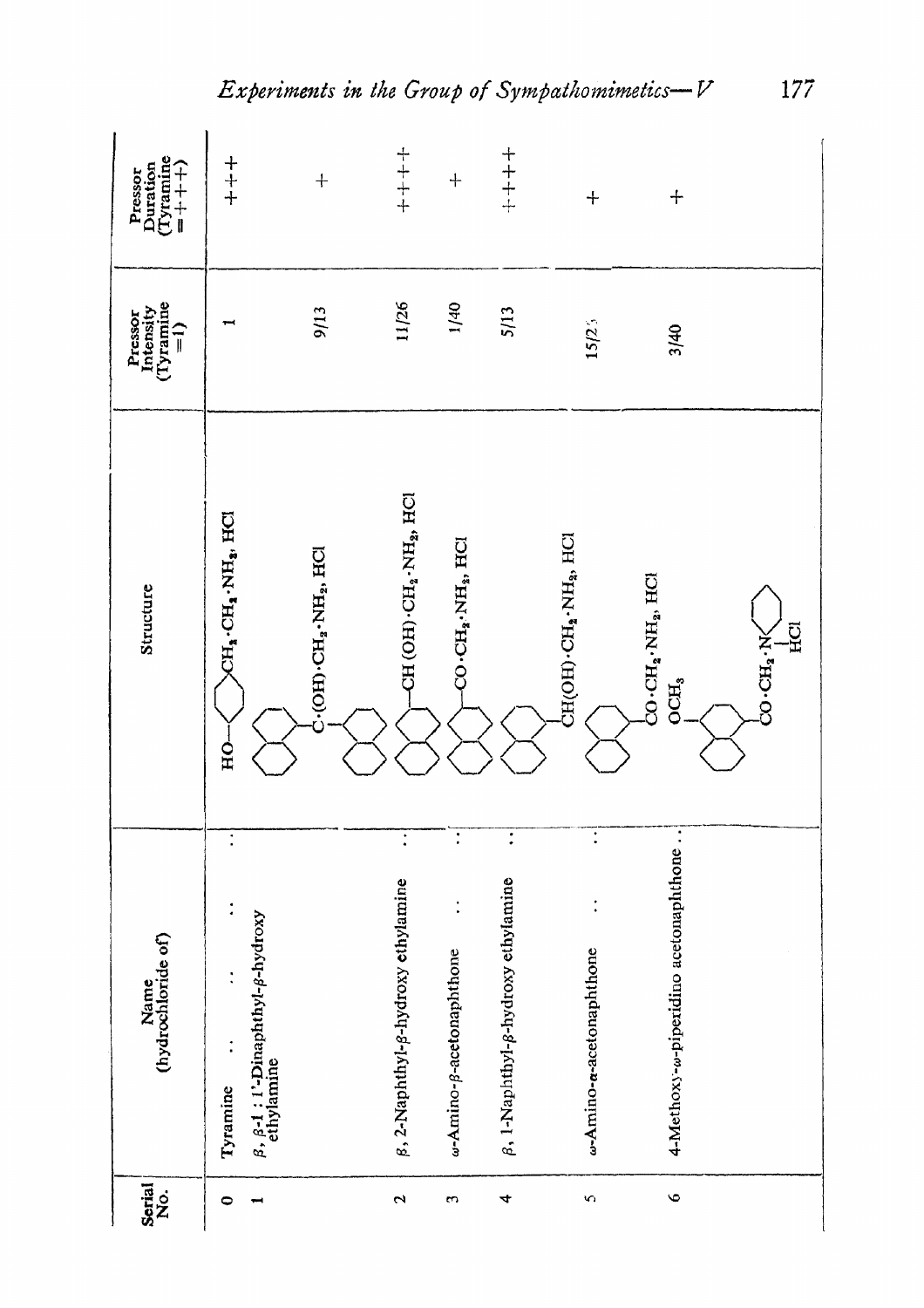| Serial<br>.<br>Ž | (hydrochloride of)<br>Name                                                 | Structure                                                                                                                                                                                                                                                                                                     | (Tyramine<br>Intensity<br>Pressor<br>$\widehat{=}$ | (Tyramine<br>$+$<br>$+$<br>$+$<br>$+$<br>$+$<br>$+$<br><br>$+$<br><br><br><br><br><br><br><br><br><br><br><br><br><br><br><br><br>Duration<br>Pressor |
|------------------|----------------------------------------------------------------------------|---------------------------------------------------------------------------------------------------------------------------------------------------------------------------------------------------------------------------------------------------------------------------------------------------------------|----------------------------------------------------|-------------------------------------------------------------------------------------------------------------------------------------------------------|
| 7                | $\ddot{\cdot}$<br>8, 1-Naphthyl ethylamine                                 |                                                                                                                                                                                                                                                                                                               | 5/13                                               | $\pm$                                                                                                                                                 |
| $\infty$         | $\ddot{\cdot}$<br>w-Piperidino-5-acetoacenaphthone                         | $CH_3 \cdot CH_2 \cdot NH_3$ , HCl                                                                                                                                                                                                                                                                            | 3/40                                               | $\frac{1}{2}$                                                                                                                                         |
| Ó                | $\ddot{\cdot}$<br>4-Hydroxy-w-aminoacetonaphthone                          | CO·CH <sub>2</sub> ·NH <sub>2</sub> , HCl<br>HCI<br>CO-CH3 N<br><b>DH</b>                                                                                                                                                                                                                                     | 1/20                                               | $+$                                                                                                                                                   |
| $\mathbf{a}$     | 8, 8-9: 9'-Diphenanthryl- 8-hydroxy<br>ethylamine                          | $(9-C1H9)3$ : $C(0H)$ . CHO, CH <sub>a</sub> . NH <sub>a</sub> .                                                                                                                                                                                                                                              | 4/23                                               | $+$                                                                                                                                                   |
| $\mathbf{1}$     | $\ddot{\cdot}$<br>Dibenzyl aminomethane                                    | $\mathrm{C_{6}H_{6}\text{-}CH_{2}\text{-}CH_{2}\text{-}CH_{2}\text{-}C_{6}H_{5}}$<br>NH <sub>2</sub> , HCl                                                                                                                                                                                                    | 3/23                                               | $+$                                                                                                                                                   |
| $\overline{2}$   | $\ddot{\cdot}$<br>$\beta$ , $\beta$ -Diphenyl- $\beta$ -hydroxy ethylamine | $(C_{\mathfrak s}H_{\mathfrak s})_{\mathfrak s}\cdot C(\mathrm{OH})\cdot \mathrm{CH}_{\mathfrak s}\cdot \mathrm{NH}_{\mathfrak s},\,\mathrm{HCl}$                                                                                                                                                             | 2/23                                               | $+$                                                                                                                                                   |
| 13               | 8, $\beta$ -Bis-(4, hydroxy naphthyl-) ethylamine                          | $(H,H_0,H_0)$ . HO $\cdot$ HO $\cdot$ HO $\cdot$ HO $\cdot$ HO $\cdot$ HO $\cdot$ HO $\cdot$ HO $\cdot$ HO $\cdot$ HO $\cdot$ HO $\cdot$ HO $\cdot$ HO $\cdot$ HO $\cdot$ HO $\cdot$ HO $\cdot$ HO $\cdot$ HO $\cdot$ HO $\cdot$ HO $\cdot$ HO $\cdot$ HO $\cdot$ HO $\cdot$ HO $\cdot$ HO $\cdot$ HO $\cdot$ | 2/23                                               | $+$                                                                                                                                                   |
| $\vec{z}$        | $\ddot{\cdot}$<br>N, N'-Trimethylene bis-tyramine                          | $(HO \cdot CH_4 \cdot CH_3 \cdot CH_2 \cdot NH_3)$ ; $CH_3$ , 2 HCl                                                                                                                                                                                                                                           | 5/7                                                | $++++$                                                                                                                                                |
| $\frac{5}{1}$    | $\ddot{\cdot}$<br>$\ddot{\cdot}$<br><sup>ß, ß-Diphenyl ethylamine</sup>    | $(C_6H_5)_a:CH_3\times H_2, H_3$                                                                                                                                                                                                                                                                              | trace                                              | trace                                                                                                                                                 |
| $\overline{16}$  | β, β-Diphenyl-β-hydroxy-α-benzyl ethyl-<br>amine                           | $(C_6H_6)_8 : C(OH)$ . CH. CH, $C_6H_6$<br>NH <sub>2</sub> , HCl                                                                                                                                                                                                                                              | trace                                              | trace                                                                                                                                                 |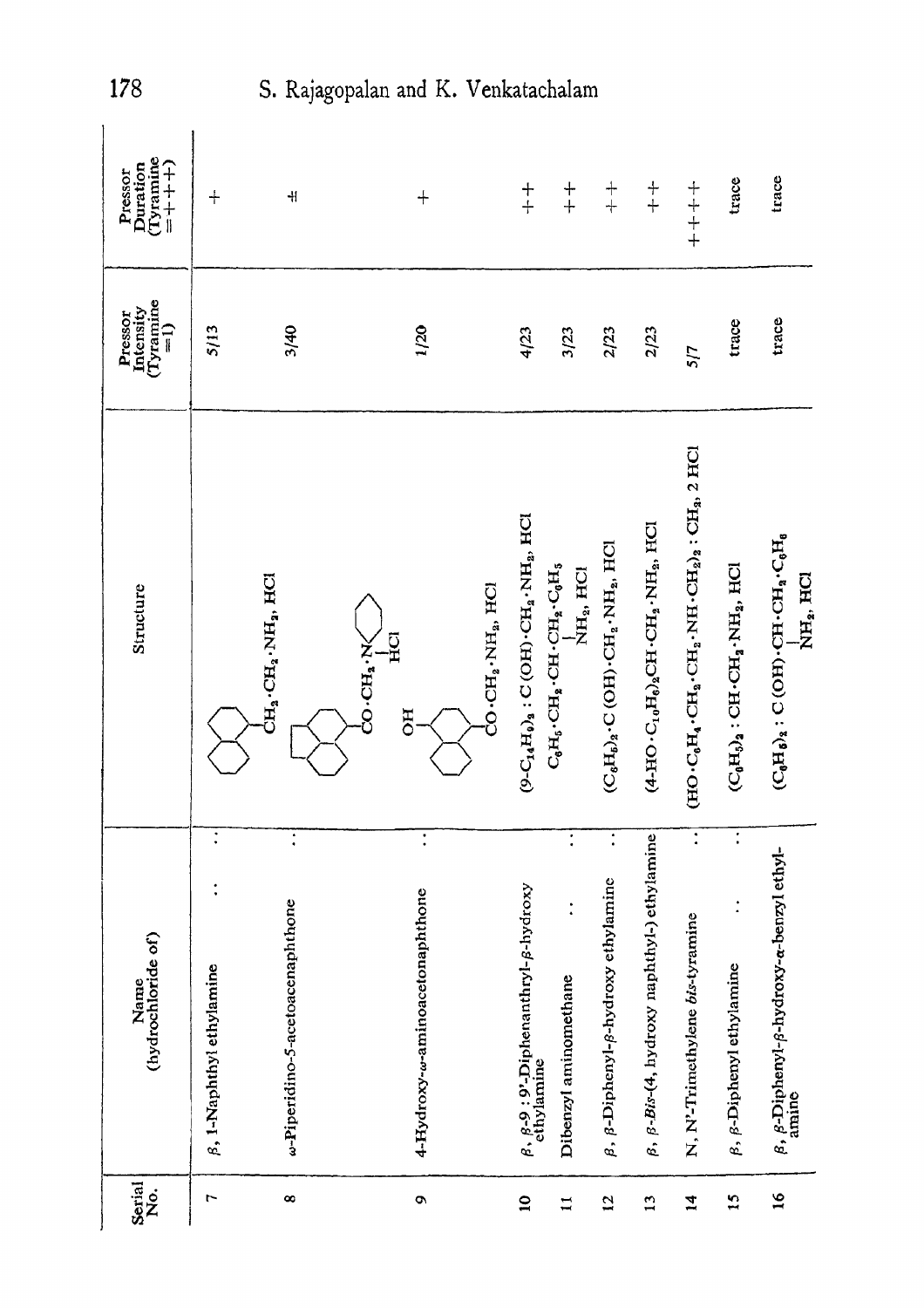

 $A2$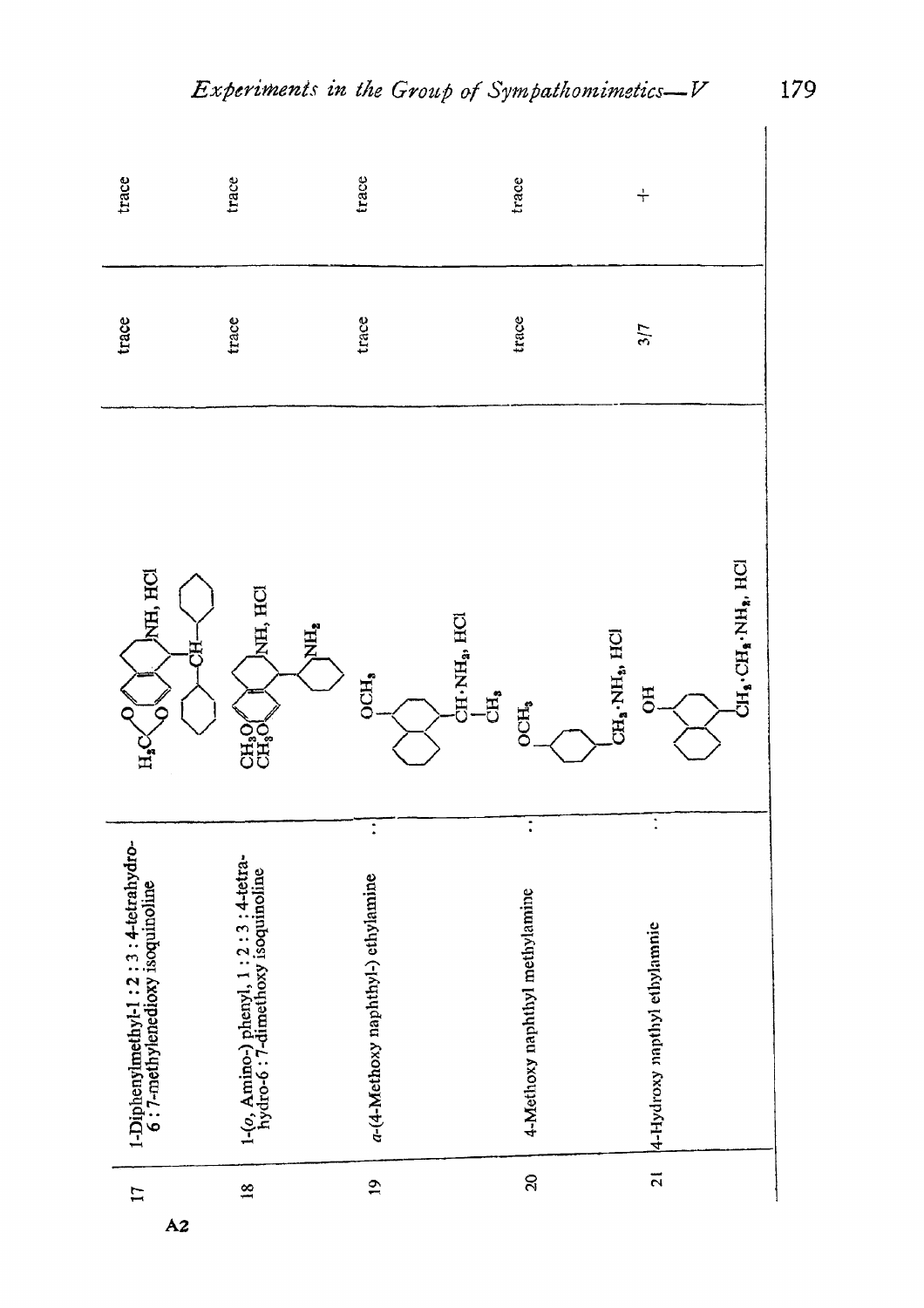compound. On the basis that the pressor duration of tyramine is repres ented by  $+ + +$ , the signs have been assigned under this column against each compound. It should be borne in mind that the reasons for assigning the signs are subjective and unlike pressor intensity, these cannot be construed to have any quantitative significance.

It has been possible, in the present study to examine only one aspect of the syrnpathomimetic effects, namely, that on blood pressure. That the relative values obtained by different workers differ somewhat widely and that the animals used, the mode of anesthesia employed, the less obvious differences of technique, as well as individual variations of response in animals of the same species, all affect the results have already been pointed out by Barger and Dale (1910). Further, that the blood pressure depends on these and on the resultant of a number of other independent factors--rate and force of heart beat, tone of the visceral blood vessels, tone of the blood vessels in the skeletal muscles (which later in turn depends on the balance between the vasoconstrictors and vasodilators) and the state of the capillary bed, any or all of which may be affected by an injection of a sympathomimetic amine--and that the determination of the relative efficiencies of sympathomimetics by this method has only a conventional value until the results are analysed in the light of observed actions on other organs innervated by the sympathetic nerves have been emphasised by Barger and Dale (1910) and a few others (Rosenbleuth, 1932; Rosenbleuth and Cannon, 1933; Gurd, 1937).

In view of the reasons, however, which originally stimulated the studies on possible sympathomimetics belonging to the various ring systems, the attempt has been made to ascertain how far the present biological data furnish information under the following heads:

 $(i)$  the fandamental relationship, if any, existing between structure and pressor action of compounds belonging to the naphthalene series;

*(ii)* the possibilities held out by the observation of Madinaveitia (1919, 1920) that the mere substitution of the naphthalene ring in place of the customary benzene nucleus of pressor amines results in an augmentation of pressor activity by over 40 times;

(iii) the intrinsic sympathomimetic merits of poly- and hetero-cyclic rings when present in compounds possessing the requisite structure for pressor action;

( $iv$ ) the possibilities held out by the observation of von Braun  $et.$   $al.$ (1916, 1917) that methyl amino hydrindene owes its intense activity to its being doubly a  $\beta$ -phenyl ethylamine; and

(v) the course of the future search for sympathomimetics.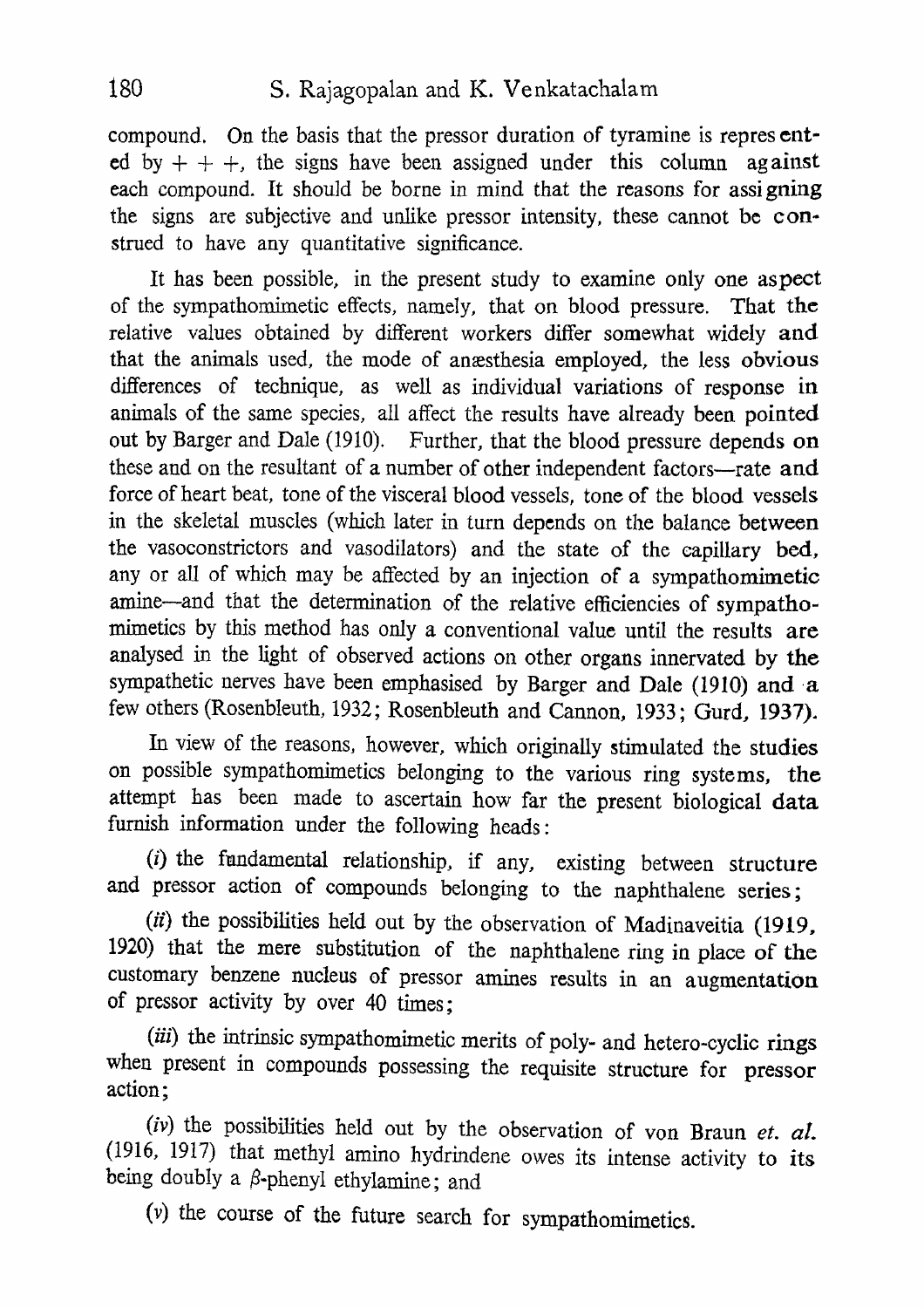#### *Experimental*

The experimental technique adopted was as follows: The cat was anæthetised with chloroform-ether and secured on its back. A trecheal cannula was then inserted and both carotids were tied at their distal ends. The animal was turned over and the second vertebra was exposed by a crucial incision on the mid-line so as to get at the foramen magnum. A probe was inserted through the foramen up into the cranium and the brain was completely destroyed by gentle manipulation. The cranium was plugged with cotton-wool smeared with vaseline to stop bleeding, if any, completely. Soon after, the spinal cord was destroyed and similarly plugged with cotton-wool. The administration of ether-chloroform was discontinued at this stage and artificial respiration was instituted immediately before the cord was cut. The cut edges of the skin were then sutured and the eat was turned over on its back. The blood pressure was recorded in the usual way by inserting a cannula in the left carotid artery and attaching to it a mercury manometer provided with a plunger carrying a writing point which was adjusted to write on the smoked paper of a slowly moving kymograph. Another cannula was inserted into the left femoral vein which was tied at its distal part; this cannula was connected by a small rubber tubing to a burette containing normal saline solution. The administration of the drugs was effected by injecting their solutions into the rubber tubing followed by running in a definite volume of the saline solution in order to ensure the complete influx of the full dose into the circulation. The dosage consisted of 1 c.c. of a one-in-thousand sotution of each of the drugs and corresponds to 1 mg. of each of the base hydrochlorides. The doses were injected into the animal in succession, the period between two doses being not much longer than that required for the blood pressure to return to its initial level.

#### *Discussion*

The a-naphthyl methyl amines (Nos. 19 and 20) (Dey and Rajagopalan, 1939) possess extremely feeble activities. The results would go to show that these bases, pharmacelogically and chemically, bear great resemblance to the feebly active benzylamines rather than to the active  $\beta$ -phenyl ethylamines.

The  $\omega$ -amino methyl ketones of the naphthalene series studied are Nos. 3, 5, 6, 8 and 9. Of these, 4-methoxy,  $\omega$ -piperidino acetonaphthone (No. 6) and  $\omega$ -piperidino acetoacenaphthone (No. 8) were only feebly active, the activity being 3/40 of that of tyramine. This is of course consistent with **I I ,'R1**  the low activities shown by pressor amines of the type Ph--C--C--N( $\frac{1}{n}$ .  $\mathbf{I}$  **i**  $\mathbf{K}_2$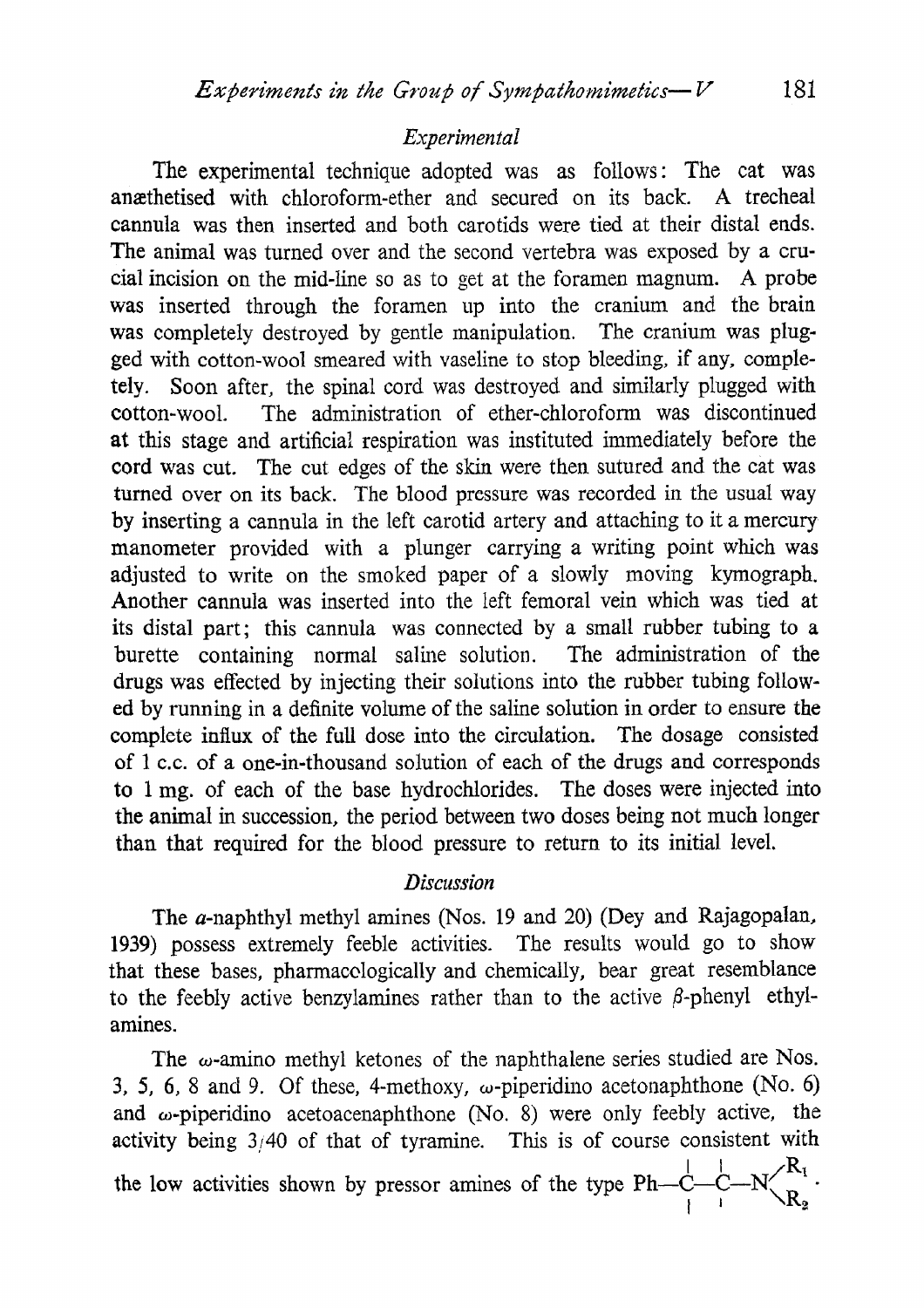However, the other members of the group (Nos. 3, 5 and 9) are of particular interest. Comparing Nos. 3 and 5, which are isomeric and also exhibit considerable activities, the influence of the manner of substitution of the side-chain in the naphthalene ring becomes apparent: substitution at the  $\alpha$ -position (No. 5) is more than twice as effective as that in the  $\beta$ -position (No. 3) of the naphthalene nucleus. It then becomes of interest to enquire into the effect of introduction of a hydroxyl group in the nucleus *para* to the side-chain of the most active member of this group, namely,  $\omega$ -amino- $\alpha$ acetonaphthone (No. 5). An answer is provided by a comparison of Nos. 5 and 9. Such introduction of a nuclear hydroxyl group (No. 9) reduces not only the intensity (nearly 12 times) but also the duration of pressor action of the original compound (No. 5). This result is surprising and hardly in keeping with what could have been expected from knowledge of the benzenoid pressor amines; it is also in conflict with the previous findings of Madinaveitia who, as a result of testing the same pair of compounds on the isolated frog heart by the Trendellenburg technique, observed the hydroxylated base (No. 9) to be considerably more active than the related nuclearunsubstituted compound (No. 5).

As under the group of  $\beta$ -naphthyl ethanolamines and  $\beta$ -naphthyl ethylamines, the four available compounds (Nos. 2, 4, 7 and 21) have been tested. The isomeric  $\beta$ -naphthyl ethanolamines (Nos. 2 and 4) are of equal effectiveness in respect of both intensity and duration of pressor action. The alcoholic bodies differ from their precursors,  $viz$ , the  $\omega$ -amino methyl ketones (Nos. 3 and 5) in an interesting manner: whereas substitution of the side-chain at the  $\alpha$ -position was twice as advantageous as that in the  $\beta$ -position of the aromatic ring as far as the amino ketones (Nos. 3 and 5) were concerned, this effect of position substitution is destroyed on reduction to the corresponding carbinols (Nos. 2 and 4).

Further comparison of the carbinols (Nos. 2 and 4) with their parent ketones (Nos. 3 and 5) serves to bring out other characteristics of the alcoholic function. In the first place the transition from the ketone to the alcohol in one case (No. 3 to No. 2) is accompanied by an intensification of pressor action, while a similar transformation in another (No. 5 to No. 4) results in a lowering of the original activity. In the second place, the passage from the ketones to the alcohols in both cases produces greater duration at a higher level of pressor action. The latter characteristic as well as the intensification of activity noted in one set (Nos. 3 and 2) is conceivable in the light of experience with sympathomimetics of the benzene series, but the lowering of activity in another (Nos. 5 and 4) is quite unexpected.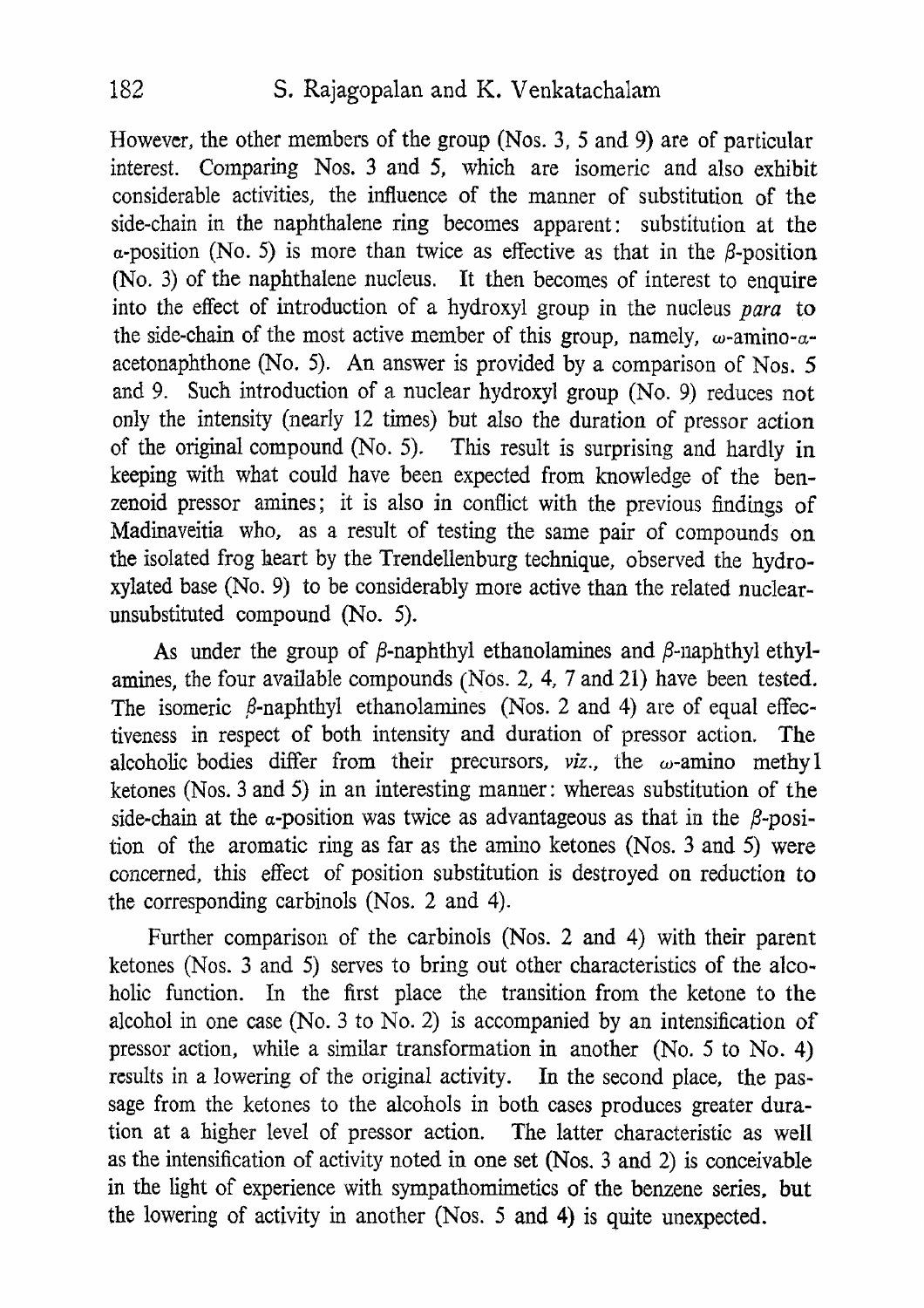Still further significance of the alcoholic group in the naphthalenic sympathomimetics is brought to light by a scrutiny of the activities evinced by three compounds of the present series, *viz.,* the isomeric B-naphthyl ethanolamines (Nos. 2 and 4), and  $\beta$ -1-naphthyl ethylamine (No. 7). might .have been anticipated all the three possess equal intensity of action and the first two, having an alcoholic hydroxyl group in their side-chains, to take on the characteristic of more pronounced duration at a higher level of pressor action.

The activities exhibited by  $\omega$ -amino-a-acetonaphthone (No. 5) on the one hand, and on the other by  $\beta$ -, *l*-naphthyl ethyl amine (No. 7) are of interest. Although there is no difference in their duration of action, the ketone (No. 5) is more active (ca.  $1\frac{1}{2}$  times) than the ethyl amine (No. 7) and is the reverse of what obtains in analogous benzene types.

Comparison of the activities of  $\beta$ , 1-naphthyl ethylamine (No. 7) and its nuclear substituted derivative,  $\beta$ , 4-(hydroxy naphthyl-) ethylamine (No. 21) serves to ascertain further the implications of introducing nuclear (or phenolic) hydroxyl groups. Analogy with benzeneoid sympathomimetics suggests a high enhancement of activity but a diminution of the duration of action. Actually, however, introduction of a hydroxyl group in the *para-position* in  $\beta$ , 1-naphthyl ethylamine (No. 7) confers on the resulting product (No. 21) only a trace of enhancement of the original intensity without however, influencing the duration of action.

In connection with the inquiry about the extent to which the present results lend support to Madinaveitia's generalisation that the mere substitution of the naphthalene ring in place of the benzene nucleus of customary pressors gives rise to an enhancement of activity by over 40 times, it becomes necessary to study pairs of strictly comparable compounds belonging to the benzene and naphthalene series. In the present series only two such pairs, namely  $\beta$ ,  $\beta$ -diphenyl,  $\beta$ -hydroxy ethylamine (No. 12) and its corresponding naphthyl analogue (No. 1), and tyramine and its analogue 4-hydroxy naphthyl ethylamine (No. 21), have been available. Comparisons between  $\beta$ , 1-naphthyl ethylamine (No. 7) and  $\beta$ -phenyl ethyl amine and between the isomeric  $\omega$ -aminoacetonaphthones (Nos. 3 and 5) and  $\omega$ -amino acetophenone have also been made from a knowledge of the data formerly presented by other workers on  $\beta$ -phenyl ethylamine and  $\omega$ -aminoacetophenone, respectively (Barger and Dale, 1910; Barger, 1930; Hartung, 1931). They reveal firstly that the quantitative relationship between pressor amines severally derived from benzene and naphthalene are somewhat obscure. and secondly, that in some instances (Nos. 1, 3, 5 and 7) there results considerable increase of activity, while in one case (No. 21) there is decreased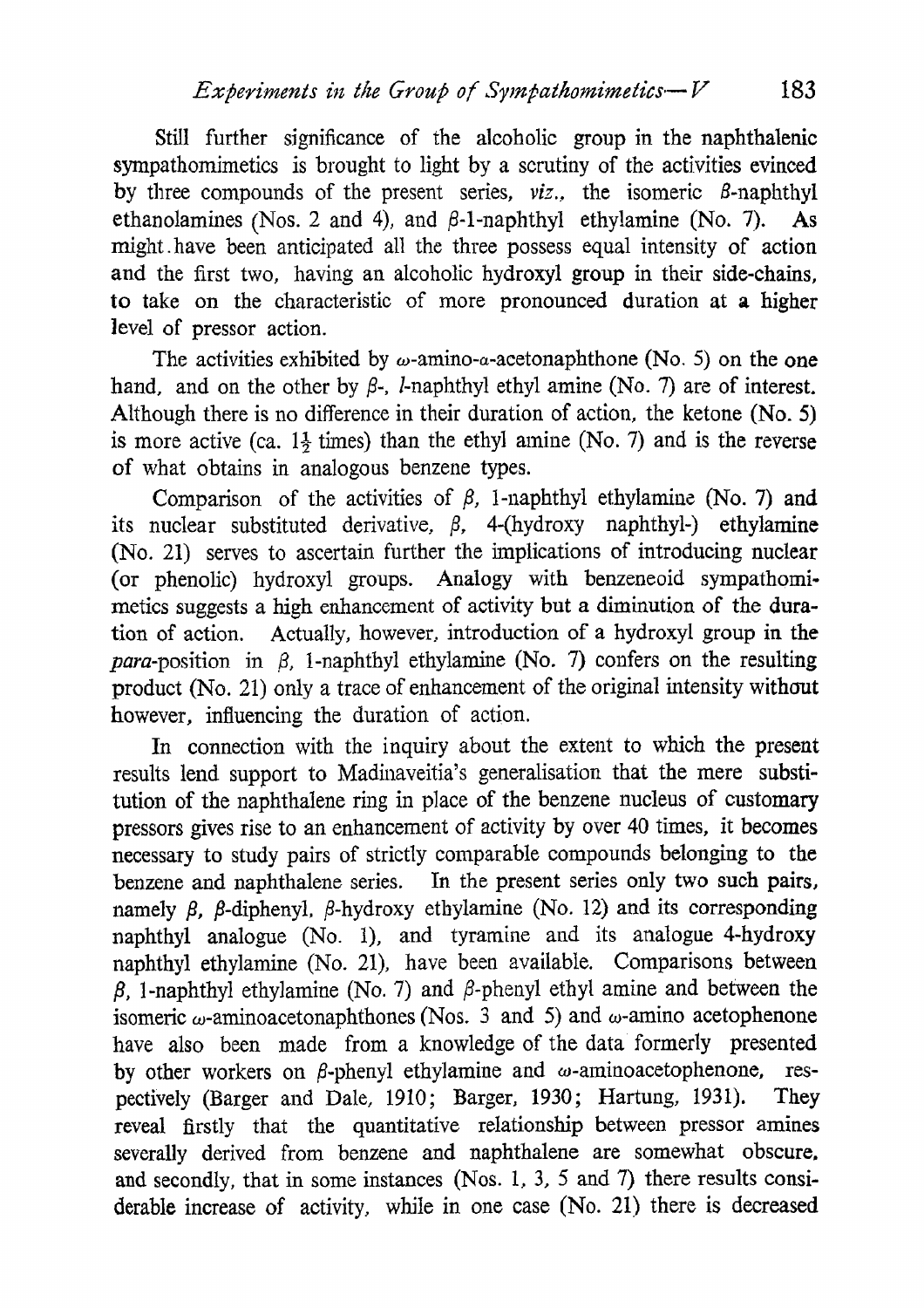activity, as a consequence of substitution of the naphthalene ring in place of the benzene nucleus. To an extent, the activities of Nos. 1 and 5 and to a lesser extent that of No. 3 may be construed to lend support, to the generalisation of Madinaveitia, who, it will be recalled, based his finding on the result obtained by comparing only a single pair of analogous compounds.

Comparison of three analogous compounds (Nos. 12, 1 and 10) affords some measure of the merits of benzene, naphthalene and phenanthrene ring structures when present in sympathomimetics. It appears that the phenanthrene ring is nearly twice as effective and the naphthalene ring about seven to eight times as effective as the benzene ring. Again comparing Nos. 6 and 8, there does not seem to be any difference sympathomimetically between the naphthalene or acenaphthene nuclei of pressor amines.

Next, in the order for examination, comes up the question of how far the expectations regarding the sympathomimetic potentialities of compounds, whose synthesis was specifically actuated by the explanation of the mode of intense action of methyl amino hydrindene by von Braun, have now been realised. Among members of the series of bases derived severally from the various ring systems and whose molecules contain the repeating active atom-patterns. Ar. C. C. N  $-(Nos. 1, 10-18)$ , only two, namely, Nos. 1 and 14, possess considerable activities; the others possess feeble (Nos. 10-13) or only a trace (Nos. 15-18) of sympathomimetic activity. If, as visualised by yon Braun, methyl amino hydrindene owed its high activity to its being doubly a  $\beta$ -phenyl ethylamine, a high degree of activity should have been recorded at least for Nos. 11, 12, 14, 15, 16 and 17, since each of these can be construed as  $\beta$ -phenyl ethylamines in more ways than one. The low activities shown by these, however, make it clear that the mode of activity of methyl amino hydrindene, although at present beyond comprehension, should be conceived to be different from that envisaged by yon Braun. The observed activities of the present series of compounds constitute yet another illustration, so plentiful in chemotherapy, of the fact that the effect produced by substituting groups in a physiologically active molecule is not necessarily additive or cumulative, but that their effects may be reciprocally modifying.

Finally, there remains for consideration the course of the future search for sympathomimetics. It is seen that except in the naphthalene series, new potent pressors are probably unlikely to be encountered in any of the other ring systems, namely, the benzene, acenaphthene, phenanthrene and isoquinoline rings. Besides bringing out the inadequacy of von Braun's concept of the mode of activity of methyl amino hydrindene, the results now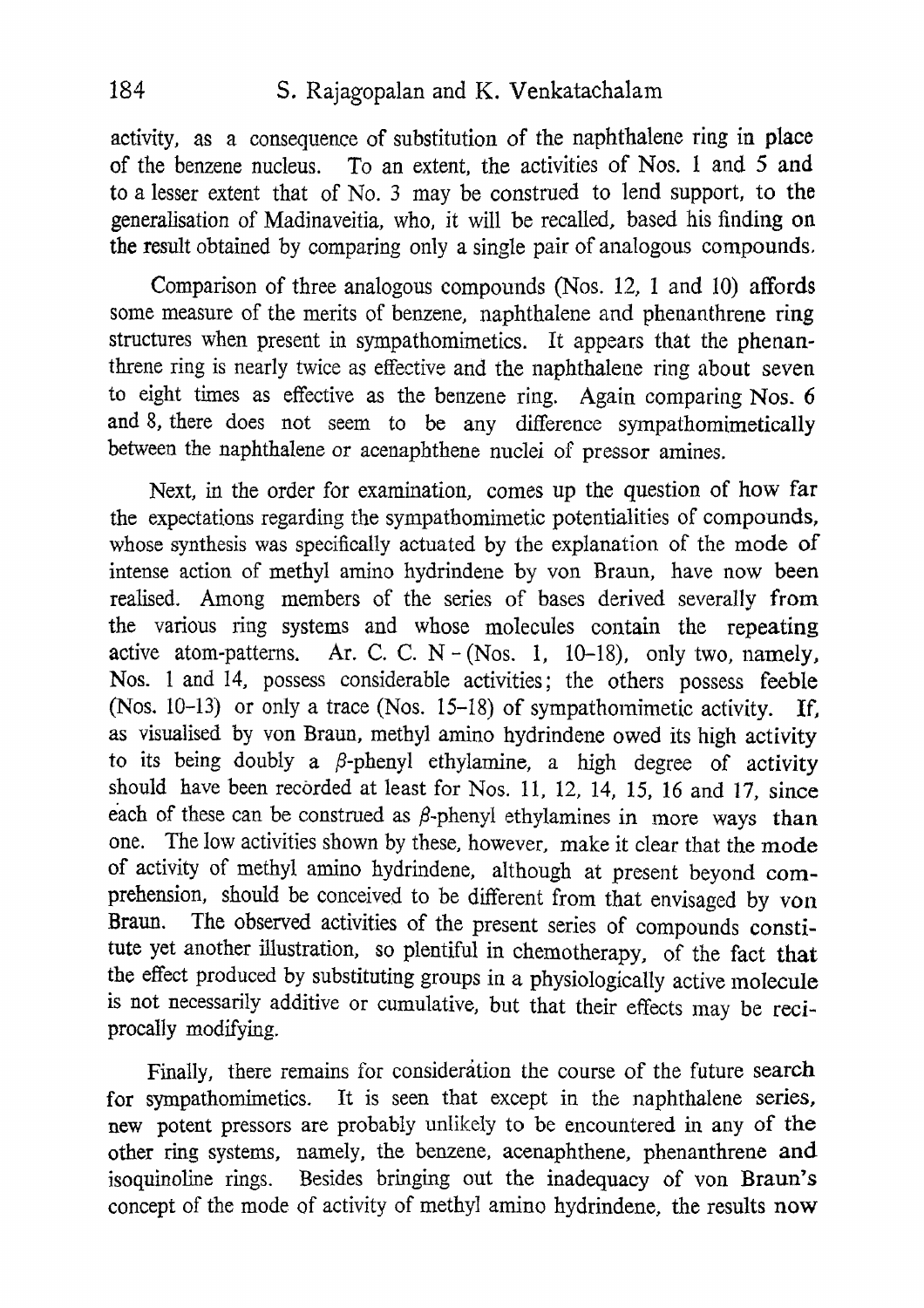obtained serve to prove definitely that further study of compounds possessing the repeating, active moieties, Ar. C. C. N- in their structures may not lead to sympathomimetics of surprisingly high or useful pressor potencies.

While the above results no doubt give some insight particularly into the fundamental reIation between chemical constitution and pressor action of naphthalenic sympathomimetics, it becomes obvious that the rules governing similar relationship among the benzeaoid compounds apply to the corresponding members of the naphthalene series only to a limited extent. The present investigations also bring out the essential differences ia the physiological activity of compounds derived from the two ring systems. These and evidence of the existence of inexplicable chemotherapeutical contrasts such as that provided by the observed but essentially unpredictable effects produced by the hydroxyl group when present either in the nucleus or the side-chain of naphthalenic pressors preclude attempts to formulate the relationship between chemical constitution and sympathomimetic action of compounds derived from ring systems other than benzene. The reason, therefore, for advancing the tentative conclusions concerning the naphthalene series is that the evidence now available indicates such trends. That there should be some legitimate doubt about some of these is necessarily implied in any attempt to compare and correlate the none too abundant data in a realm where there are as many variables as there are in biological experimentation. A more definite formulation may, however, be expected to be possible after the accumulation of very much more pertinent information by extended investigations.

### *Summary*

Twenty-one selected compounds derived severally from benzene, naphthalene, acenaphthene, phenanthrene and isoquinoline have been examined for their pressor activities in the spinal cat, using tyramine as the control.

The  $\alpha$ -naphthyl methylamines resemble benzylamine in exhibiting feeble activities. Fair degrees of activity are shown by the  $\omega$ -amino acetonaphthones, the  $\beta$ -naphthyl ethanolamines and the  $\beta$ -naphthyl ethylamines. The rules governing the qualitative and quantitative relation between structure and pressor action of benzenoid sympathomimetics seem to apply to members of the naphthalene series only to a limited extent. The substitution of the benzene nucleus of pressor bases by the naphthalene ring generally results in considerable increased activity, but this has an exception. Consequently, the generalisation of Madinaveitia that such substitution augments the activity by over forty times receives only limited support. The